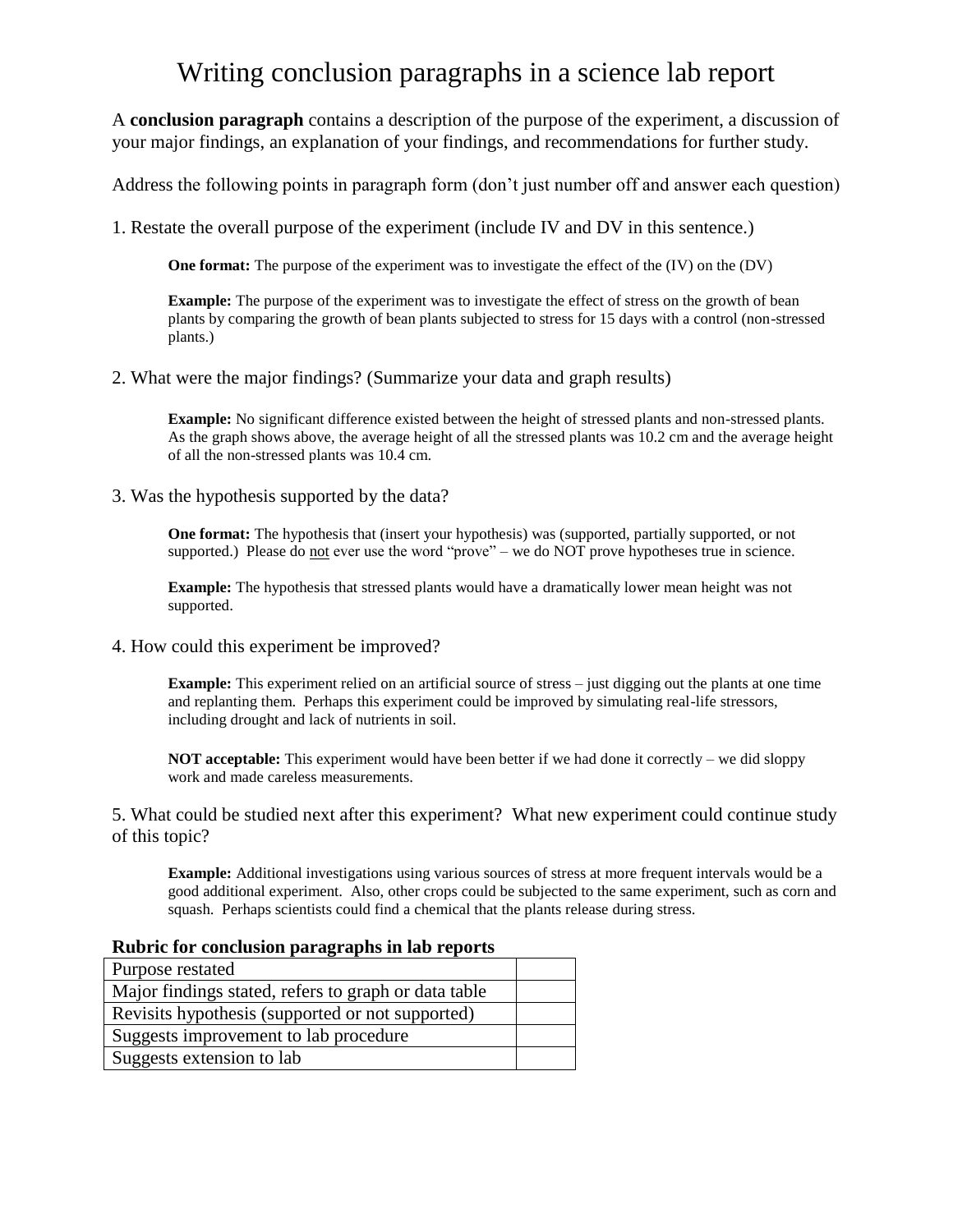# Sample conclusion paragraph

*Experiment:* Mr. Bleier is trying to create the best environment for his fish in his aquarium. He wants to figure out the relationship between the water's temperature and the amount of oxygen dissolved in it (fish need enough oxygen to breathe through their gills in the water).

He sets up an experiment where he uses ice and a hot plate to make different temperatures of water, then measures the amount of dissolved oxygen present in the sample (with a chemical set). **Hypothesis:** Oxygen levels will increase in warmer temperature water.



## Temperature vs. Dissolved Oxygen

#### **Conclusion paragraph:**

Title:

The purpose of this experiment was to see the effect of changing water temperature on the amount of dissolved oxygen that it carries **(1)**. As the graph shows above, the coldest temperature water had the most oxygen in it – about 6.50 mg / L at  $5^{\circ}$ C. The warmest temperature water had the least oxygen in it – and the trend seems to be linear – as the temperature increases, the amount of available oxygen decreases **(2)**. This data contradicts my original hypothesis **(3)**. In this lab, we had trouble maintaining a temperature long enough to test it accurately (the water would warm up as we went through the oxygen testing procedure). Perhaps future tests could be done more quickly to prevent temperature swings **(4)**. Future experiments could test for other factors that affect oxygen levels in water – maybe adding plants to the aquarium could affect oxygen levels (when they make oxygen in photosynthesis) **(5).**

| $\frac{1}{2}$ = $\frac{1}{2}$ = $\frac{1}{2}$ = $\frac{1}{2}$ = $\frac{1}{2}$ = $\frac{1}{2}$ = $\frac{1}{2}$ |  |
|---------------------------------------------------------------------------------------------------------------|--|
| Purpose restated                                                                                              |  |
| Major findings stated, refers to graph or data table                                                          |  |
| Revisits hypothesis (supported or not supported)                                                              |  |
| Suggests improvement to lab procedure                                                                         |  |
| Suggests extension to lab                                                                                     |  |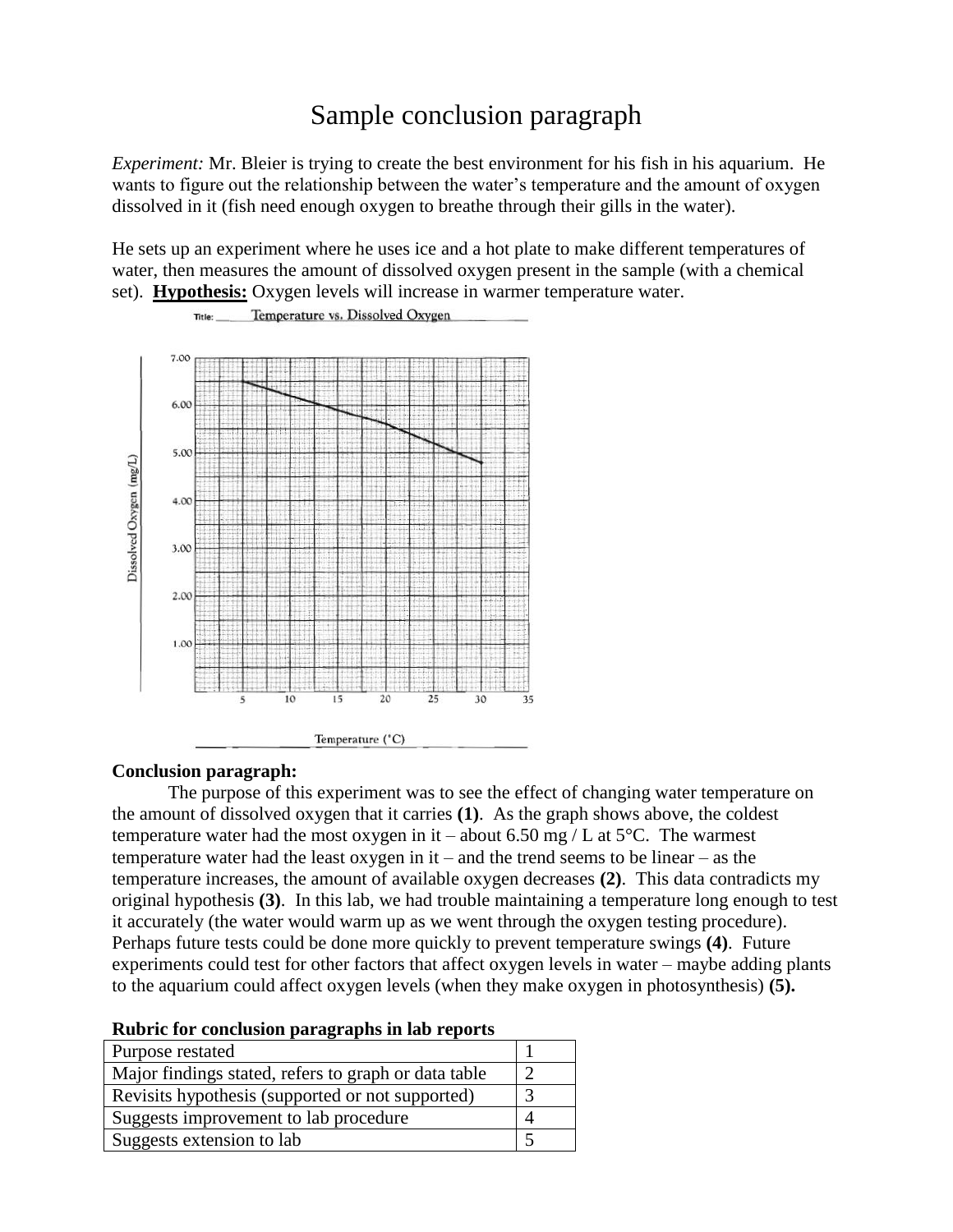# Practice writing conclusion paragraphs

**Directions:** Write conclusion paragraphs for each of the following experiments. When you are finished, have a partner evaluate your conclusion by using the rubric below.

|  | Rubric for conclusion paragraphs in lab reports |  |  |
|--|-------------------------------------------------|--|--|
|  |                                                 |  |  |

| Purpose restated                                     |  |
|------------------------------------------------------|--|
| Major findings stated, refers to graph or data table |  |
| Revisits hypothesis (supported or not supported)     |  |
| Suggests improvement to lab procedure                |  |
| Suggests extension to lab                            |  |

1. Hypothesis: If the temperature is increased, then the average number of seeds that germinate will increase.



Conclusion Paragraph:

Results Sentence: As the temperature increased, the number of seed that germinated increased, but above 25°C the number of seed that germinated decreased.